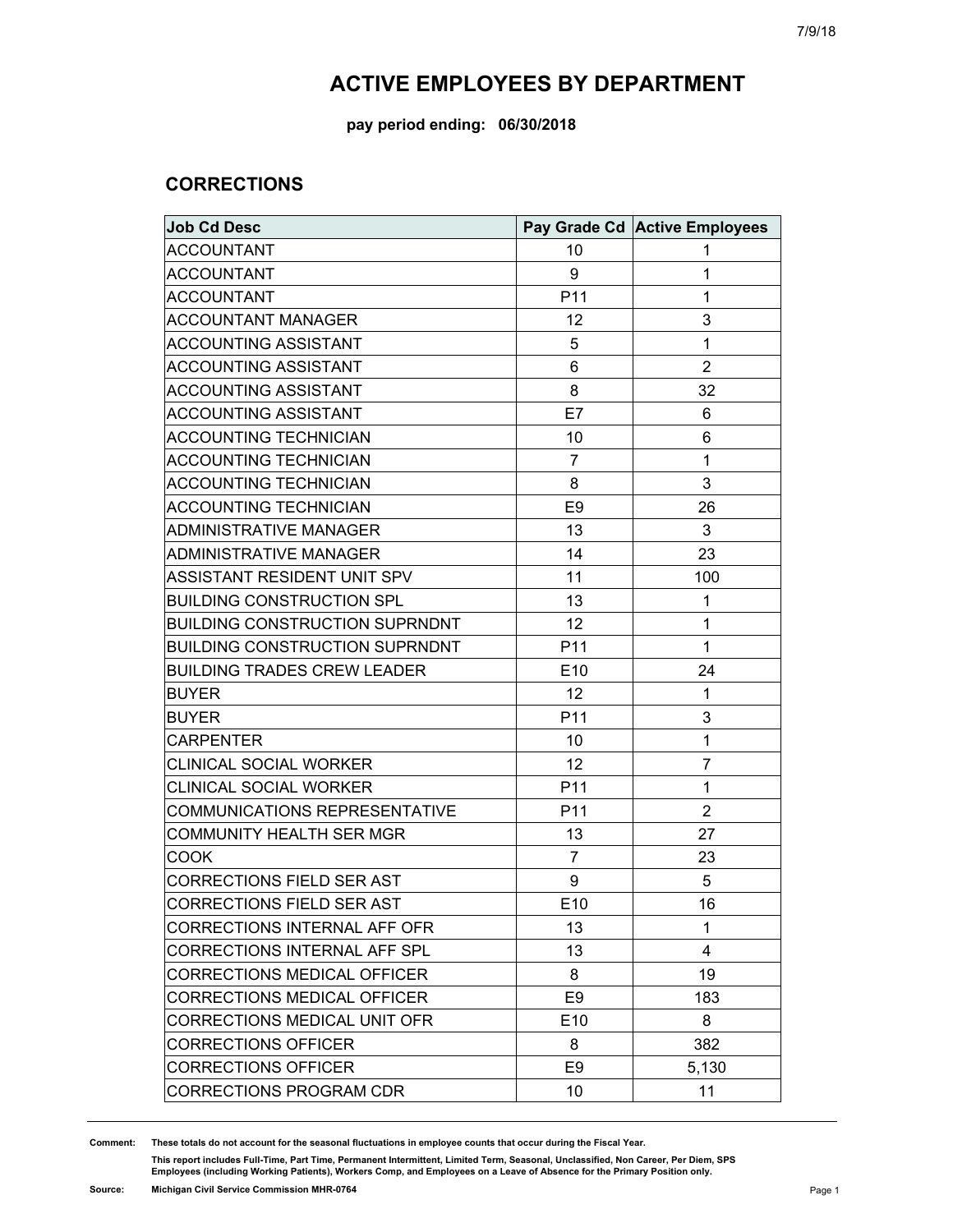**pay period ending: 06/30/2018**

### **CORRECTIONS**

| <b>Job Cd Desc</b>                    |                 | Pay Grade Cd Active Employees |
|---------------------------------------|-----------------|-------------------------------|
| CORRECTIONS PROGRAM CDR               | 12              | 89                            |
| <b>CORRECTIONS PROGRAM CDR</b>        | 9               | 25                            |
| <b>CORRECTIONS PROGRAM CDR</b>        | P <sub>11</sub> | 79                            |
| CORRECTIONS PROGRAM MGR-FZN           | 13              | 3                             |
| CORRECTIONS QUA MEN HTH PRO           | 10              | 8                             |
| CORRECTIONS QUA MEN HTH PRO           | 12              | 5                             |
| CORRECTIONS QUA MEN HTH PRO           | 9               | 14                            |
| CORRECTIONS QUA MEN HTH PRO           | P <sub>11</sub> | 84                            |
| CORRECTIONS RESIDENT REP              | E <sub>10</sub> | 53                            |
| <b>CORRECTIONS SECURITY INSPECTOR</b> | 13              | 57                            |
| <b>CORRECTIONS SECURITY REP</b>       | E <sub>10</sub> | 25                            |
| <b>CORRECTIONS SHIFT SUPERVISOR</b>   | 11              | 431                           |
| <b>CORRECTIONS SHIFT SUPERVISOR</b>   | 12              | 173                           |
| <b>CORRECTIONS SHIFT SUPERVISOR</b>   | 13              | 68                            |
| <b>CORRECTIONS TRA OFR</b>            | E <sub>10</sub> | 169                           |
| <b>DENTAL AIDE</b>                    | E8              | 34                            |
| <b>DENTAL HYGIENIST</b>               | E11             | 24                            |
| DENTAL LABORATORY TECHNICIAN          | 9               | 1                             |
| <b>DENTIST</b>                        | P <sub>15</sub> | 19                            |
| <b>DENTIST FEES</b>                   | A               | 8                             |
| <b>DENTIST MANAGER</b>                | 18              | $\mathbf{1}$                  |
| DEPARTMENTAL ANALYST                  | 10              | 8                             |
| DEPARTMENTAL ANALYST                  | 12              | 49                            |
| DEPARTMENTAL ANALYST                  | 9               | 9                             |
| DEPARTMENTAL ANALYST                  | P <sub>11</sub> | 40                            |
| <b>DEPARTMENTAL MANAGER</b>           | 12              | 4                             |
| DEPARTMENTAL MANAGER                  | 13              | 4                             |
| <b>DEPARTMENTAL MANAGER</b>           | 14              | 7                             |
| <b>DEPARTMENTAL MANAGER</b>           | 15              | $\mathbf 1$                   |
| DEPARTMENTAL SPECIALIST               | 13              | 70                            |
| <b>DEPARTMENTAL SPECIALIST</b>        | 14              | 8                             |
| DEPARTMENTAL SUPERVISOR               | 12              | 29                            |
| DEPARTMENTAL TECHNICIAN               | 10              | 12                            |
| DEPARTMENTAL TECHNICIAN               | 7               | 10                            |
| DEPARTMENTAL TECHNICIAN               | 8               | 13                            |
| <b>DEPARTMENTAL TECHNICIAN</b>        | E <sub>9</sub>  | 125                           |
| DEVELOPMENTAL DIS PRG                 | P <sub>11</sub> | 2                             |
| <b>DIETITIAN NUTRITIONIST</b>         | 12              | 1                             |
| DIETITIAN NUTRITIONIST                | P <sub>11</sub> | 6                             |

**Comment: These totals do not account for the seasonal fluctuations in employee counts that occur during the Fiscal Year.**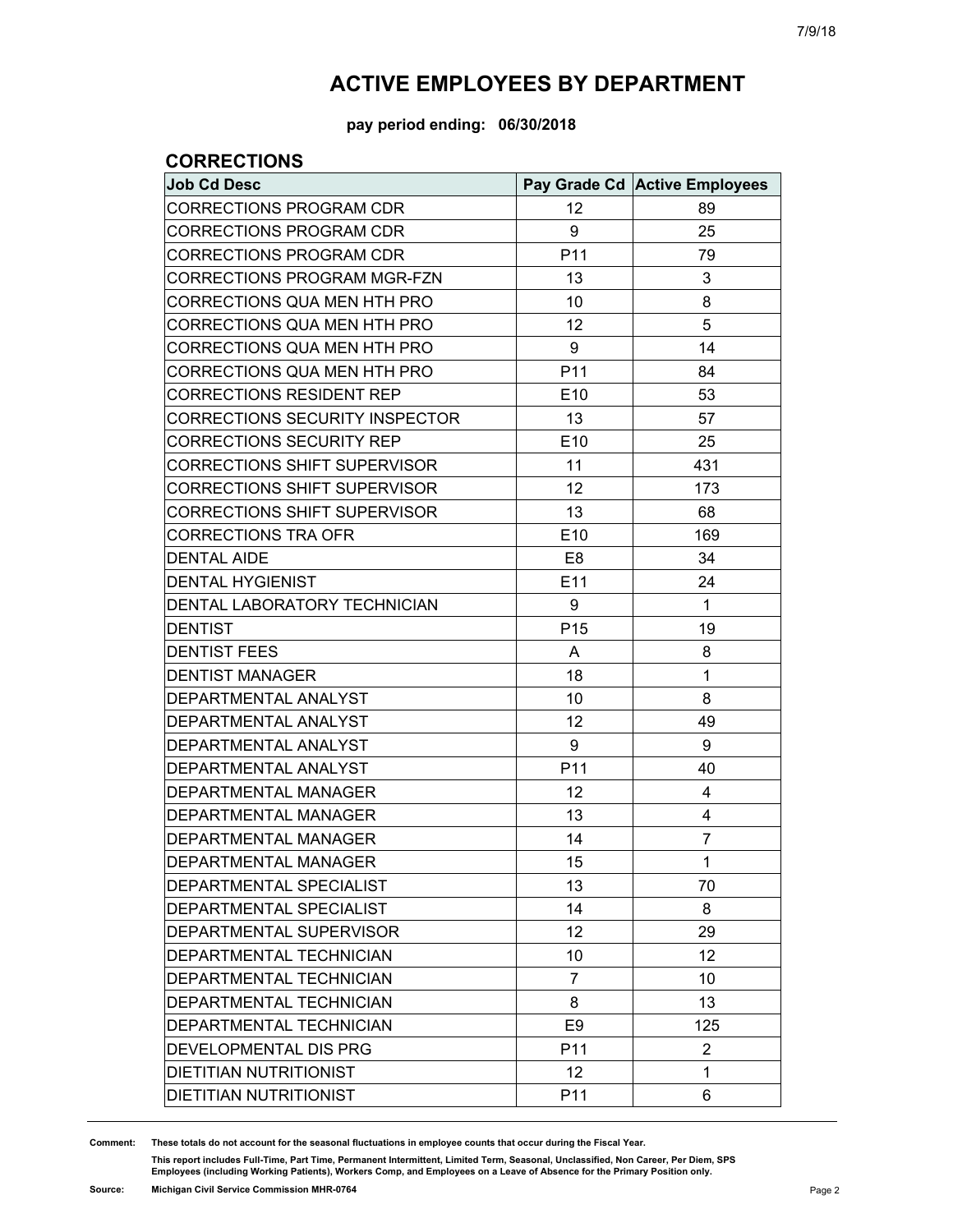**pay period ending: 06/30/2018**

### **CORRECTIONS**

| <b>Job Cd Desc</b>              |                 | Pay Grade Cd Active Employees |
|---------------------------------|-----------------|-------------------------------|
| <b>DIVISION ADMINISTRATOR</b>   | 17              | 7                             |
| DOMESTIC SERVICES AIDE          | E <sub>6</sub>  | 5                             |
| <b>DRAFTING TECHNICIAN</b>      | E <sub>10</sub> | 1                             |
| <b>ELECTRICIAN LICENSED</b>     | 10              | 29                            |
| ELECTRICIAN-MASTER LICENSED     | 11              | 6                             |
| <b>EMPLOYMENT COUNSELOR</b>     | 10              | 3                             |
| <b>EMPLOYMENT COUNSELOR</b>     | 9               | 3                             |
| <b>EMPLOYMENT COUNSELOR</b>     | P11             | 9                             |
| ENVIRONMENTAL SANITARIAN SPL    | 13              | 2                             |
| <b>EQUIPMENT OPERATOR</b>       | 9               | 10                            |
| <b>EQUIPMENT TECHNICIAN</b>     | 11              | 13                            |
| <b>EQUIPMENT TECHNICIAN</b>     | E10             | $\mathbf{1}$                  |
| <b>EXECUTIVE SECRETARY</b>      | E10             | 36                            |
| <b>FINANCIAL ANALYST</b>        | 12              | $\overline{2}$                |
| FINANCIAL ANALYST               | 9               | 5                             |
| <b>FINANCIAL MANAGER</b>        | 12              | 1                             |
| <b>FINANCIAL SPECIALIST</b>     | 13              | 5                             |
| <b>FINGERPRINT TECHNICIAN</b>   | 10              | 1                             |
| FIRE SAFETY INSPECTOR           | 11              | 4                             |
| <b>FIRE SAFETY INSPECTOR</b>    | 9               | 1                             |
| FIRE SAFETY INSPECTOR           | E10             | 3                             |
| <b>FIRE SAFETY SUPERVISOR</b>   | 12              | 1                             |
| <b>FOOD SERVICES SUPERVISOR</b> | 10              | 1                             |
| FOOD SERVICES SUPERVISOR        | 11              | 1                             |
| <b>FOOD SERVICES SUPERVISOR</b> | 12              | 4                             |
| <b>FOOD SERVICES SUPERVISOR</b> | 9               | 13                            |
| <b>GENERAL OFFICE ASSISTANT</b> | 5               | 9                             |
| <b>GENERAL OFFICE ASSISTANT</b> | 6               | 8                             |
| <b>GENERAL OFFICE ASSISTANT</b> | 8               | 9                             |
| <b>GENERAL OFFICE ASSISTANT</b> | E7              | 131                           |
| <b>GROUNDSKEEPER</b>            | E8              | 1                             |
| HUMAN RESOURCES ANALYST         | 10              | $\mathbf{1}$                  |
| HUMAN RESOURCES ANALYST         | 12              | $\mathbf{1}$                  |
| HUMAN RESOURCES ANALYST         | 9               | $\mathbf{1}$                  |
| <b>HUMAN RESOURCES ANALYST</b>  | P <sub>11</sub> | 1                             |
| HUMAN RESOURCES DEVELOPER       | 10              | $\mathbf{1}$                  |
| HUMAN RESOURCES DEVELOPER       | 11              | $\mathbf{1}$                  |
| HUMAN RESOURCES DEVELOPER       | 12              | 21                            |
| HUMAN RESOURCES DEVELOPER       | 9               | 8                             |

**Comment: These totals do not account for the seasonal fluctuations in employee counts that occur during the Fiscal Year.**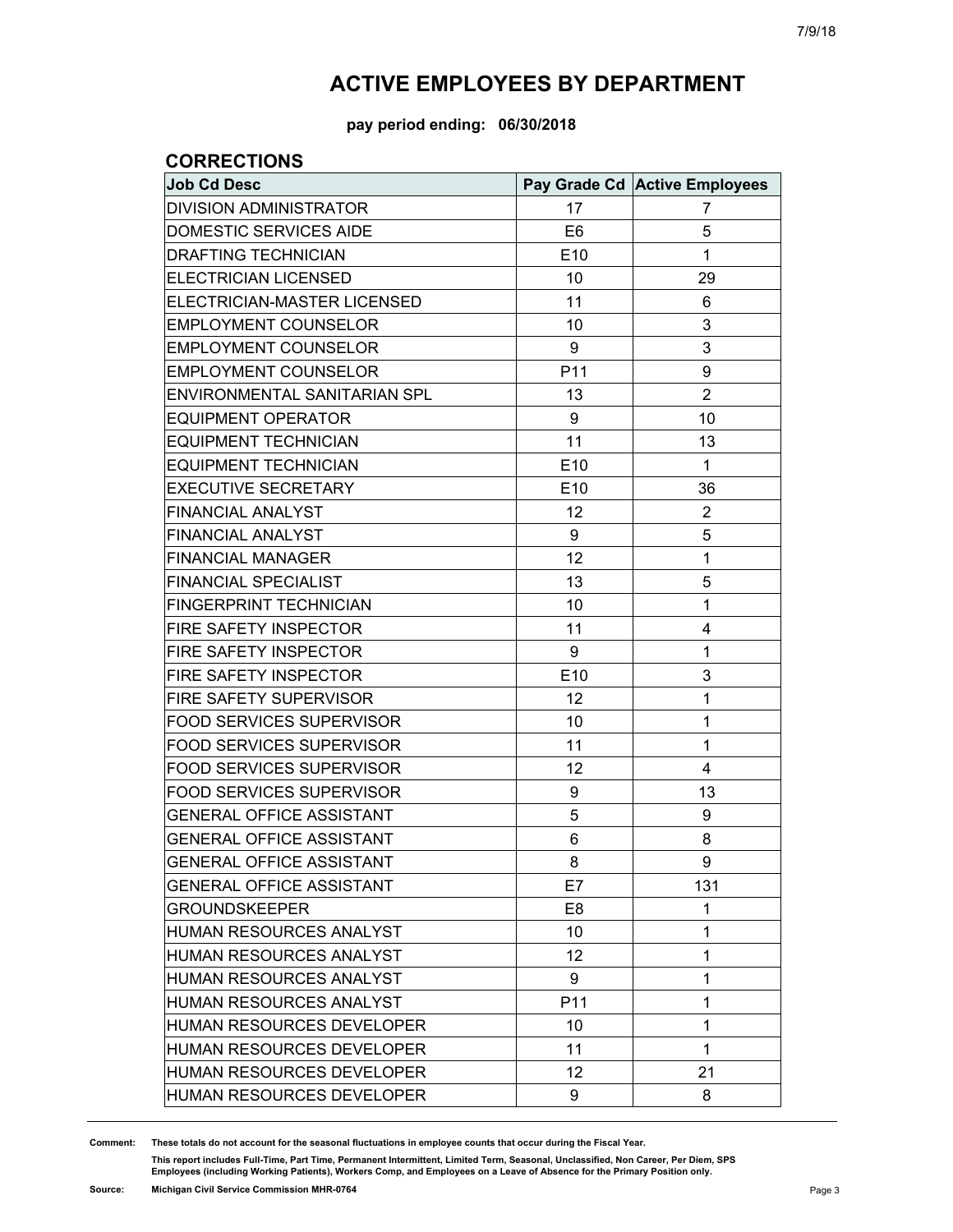**pay period ending: 06/30/2018**

#### **CORRECTIONS**

| <b>Job Cd Desc</b>                   |                 | Pay Grade Cd Active Employees |
|--------------------------------------|-----------------|-------------------------------|
| HUMAN RESOURCES DEVELOPER            | P11             | 2                             |
| HUMAN RESOURCES DEV SPL              | 13              | 9                             |
| <b>HUMAN RESOURCES MANAGER</b>       | 13              | 3                             |
| HUMAN RESOURCES SPECIALIST           | 13              | 1                             |
| HUMAN RESOURCES SPECIALIST           | 14              | 1                             |
| INDUSTRIES PRODUCTION LEADER         | 8               | 1                             |
| <b>INDUSTRIES PRODUCTION LEADER</b>  | 9               | 3                             |
| INDUSTRIES PRODUCTION LEADER         | E10             | 23                            |
| <b>INDUSTRIES SUPERVISOR</b>         | 12              | 5                             |
| <b>INDUSTRIES SUPERVISOR</b>         | 13              | 4                             |
| <b>INSTITUTION CHAPLAIN</b>          | 10              | 3                             |
| <b>INSTITUTION CHAPLAIN</b>          | 12              | 20                            |
| <b>INSTITUTION CHAPLAIN</b>          | 9               | $\overline{2}$                |
| <b>INSTITUTION CHAPLAIN</b>          | P11             | $\overline{2}$                |
| <b>JANITOR</b>                       | 6               | $\overline{2}$                |
| <b>LABORATORY ASSISTANT</b>          | 9               | $\overline{2}$                |
| LIBRARIAN                            | 12              | 22                            |
| <b>LIBRARIAN</b>                     | P11             | 1                             |
| LIBRARIAN MANAGER                    | 12              | $\overline{2}$                |
| LIBRARY ASSISTANT                    | 6               | 1                             |
| LIBRARY ASSISTANT                    | E7              | 3                             |
| LIBRARY TECHNICIAN                   | 11              | 8                             |
| LIBRARY TECHNICIAN                   | 8               | $\overline{2}$                |
| <b>LIBRARY TECHNICIAN</b>            | E10             | 10                            |
| <b>MAINTENANCE MECHANIC</b>          | 10              | 172                           |
| MAINTENANCE MECHANIC                 | 8               | $\overline{2}$                |
| <b>MAINTENANCE MECHANIC</b>          | E <sub>9</sub>  | $\overline{7}$                |
| <b>MEDICAL RECORD EXA</b>            | 11              | 1                             |
| <b>MEDICAL RECORD EXA</b>            | 12              | 3                             |
| <b>MEDICAL RECORD EXAMINER</b>       | 9               | 2                             |
| <b>MEDICAL RECORD EXAMINER</b>       | E <sub>10</sub> | 29                            |
| <b>MEDICAL TECHNICIAN SUPERVISOR</b> | 12              | 1                             |
| <b>MENTAL HEALTH SOCIAL WORKER</b>   | 12              | 1                             |
| MENTAL HEALTH SOCIAL WORKER          | 9               | 1                             |
| <b>MENTAL HEALTH SOCIAL WORKER</b>   | P <sub>11</sub> | 4                             |
| <b>MUSIC THERAPIST</b>               | P <sub>11</sub> | $\overline{2}$                |
| OCCUPATIONAL THERAPIST               | 10              | 1                             |
| OCCUPATIONAL THERAPIST               | P <sub>11</sub> | 3                             |
| OFFICE DIRECTOR                      | 17              | 8                             |

**Comment: These totals do not account for the seasonal fluctuations in employee counts that occur during the Fiscal Year.**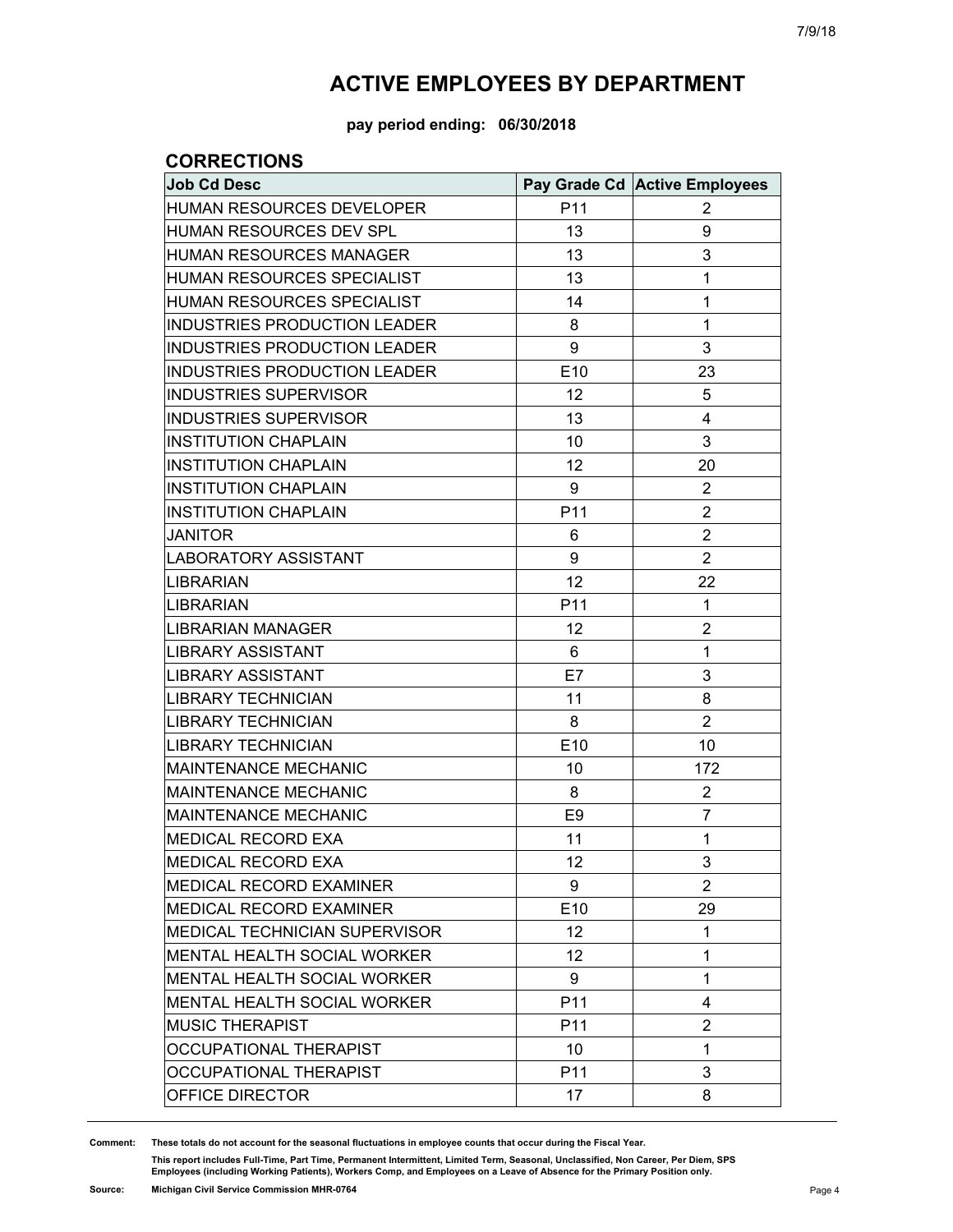**pay period ending: 06/30/2018**

### **CORRECTIONS**

| <b>Job Cd Desc</b>              |                 | Pay Grade Cd Active Employees |
|---------------------------------|-----------------|-------------------------------|
| OFFICE SUPERVISOR               | 10              | 2                             |
| PAROLE PROBATION MANAGER        | 13              | 148                           |
| <b>PAROLE PROBATION MANAGER</b> | 14              | 6                             |
| PAROLE PROBATION MANAGER        | 15              | 10                            |
| <b>PAROLE PROBATION OFFICER</b> | 10              | 76                            |
| PAROLE PROBATION OFFICER        | 12              | 18                            |
| PAROLE PROBATION OFFICER        | 9               | 68                            |
| PAROLE PROBATION OFFICER        | P11             | 1,096                         |
| PAROLE PROBATION SPECIALIST     | 13              | 4                             |
| PAROLE PROBATION SPECIALIST     | 14              | 3                             |
| PAROLE PROBATION SPECIALIST     | 15              | 8                             |
| <b>PHARMACIST</b>               | P11             | 1                             |
| PHARMACY ASSISTANT              | 8               | 1                             |
| PHARMACY ASSISTANT              | E7              | 9                             |
| PHARMACY ASSISTANT              | E <sub>8</sub>  | 23                            |
| PHLEBOTOMIST                    | E <sub>8</sub>  | $\mathbf{1}$                  |
| PHYSICAL PLANT SUPERVISOR       | 12              | 13                            |
| PHYSICAL PLANT SUPERVISOR       | 13              | 14                            |
| <b>PLUMBER</b>                  | 10              | 25                            |
| <b>PLUMBER</b>                  | 11              | $\overline{7}$                |
| POWER PLANT OPERATOR            | 10              | 14                            |
| POWER PLANT OPERATOR            | E <sub>9</sub>  | 3                             |
| POWER PLANT SUPERVISOR          | 11              | 1                             |
| PRACTICAL NURSE LICENSED        | E <sub>9</sub>  | 146                           |
| <b>PRISON COUNSELOR</b>         | 10              | 38                            |
| PRISON COUNSELOR                | 9               | 24                            |
| PRISON COUNSELOR                | E <sub>9</sub>  | $\overline{2}$                |
| PRISON COUNSELOR                | P <sub>11</sub> | 103                           |
| PROCUREMENT TECHNICIAN          | 10              | 5                             |
| PROCUREMENT TECHNICIAN          | $\overline{7}$  | 1                             |
| PROCUREMENT TECHNICIAN          | E <sub>9</sub>  | 5                             |
| PROMOTIONAL AGENT               | 12              | $\overline{2}$                |
| PROMOTIONAL AGENT               | P <sub>11</sub> | 1                             |
| <b>PSYCHIATRIST</b>             | 18              | 4                             |
| <b>PSYCHOLOGIST</b>             | 10              | 1                             |
| <b>PSYCHOLOGIST</b>             | 12              | 13                            |
| <b>PSYCHOLOGIST</b>             | 9               | 4                             |
| <b>PSYCHOLOGIST</b>             | P11             | 78                            |
| RECREATIONAL THERAPIST          | 10              | $\overline{2}$                |

**Comment: These totals do not account for the seasonal fluctuations in employee counts that occur during the Fiscal Year.**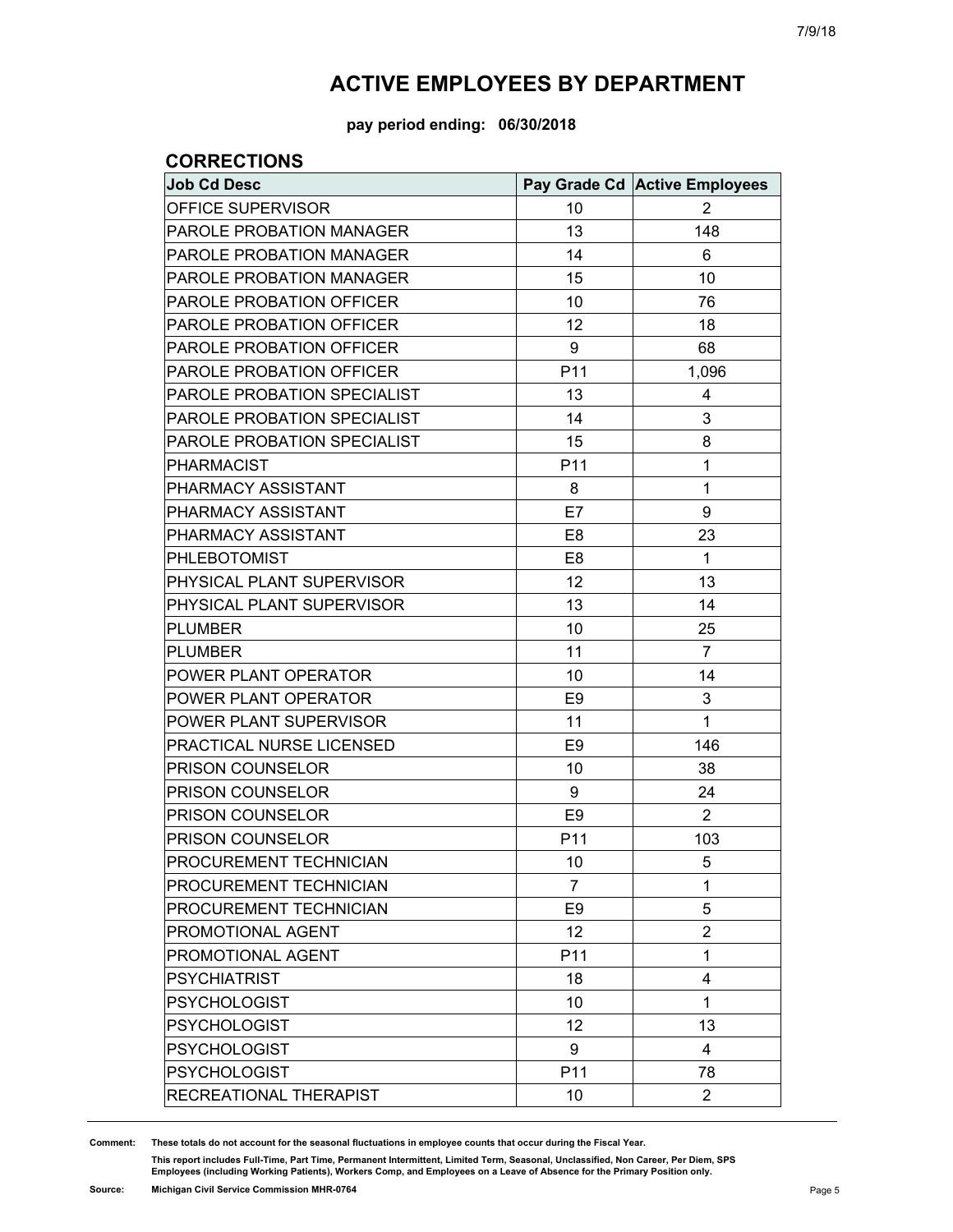**pay period ending: 06/30/2018**

### **CORRECTIONS**

| <b>Job Cd Desc</b>                 |                | Pay Grade Cd Active Employees |
|------------------------------------|----------------|-------------------------------|
| RECREATIONAL THERAPIST             | 12             | 2                             |
| RECREATIONAL THERAPIST             | P11            | 10                            |
| <b>REFRIGERATION MEC</b>           | 11             | 2                             |
| <b>REFRIGERATION MEC</b>           | E10            | 1                             |
| <b>REFRIGERATION MECHANIC</b>      | 10             | 6                             |
| <b>REGISTERED NURSE</b>            | 12             | 297                           |
| <b>REGISTERED NURSE</b>            | 13             | 8                             |
| <b>REGISTERED NURSE</b>            | $\mathsf{N}$   | 3                             |
| <b>REGISTERED NURSE</b>            | P11            | 14                            |
| <b>REGISTERED NURSE DIRECTOR</b>   | 17             | 4                             |
| <b>REGISTERED NURSE MANAGER</b>    | 13             | 46                            |
| <b>REGISTERED NURSE MANAGER</b>    | 14             | $\mathbf{1}$                  |
| <b>REGISTERED NURSE MANAGER</b>    | 15             | 30                            |
| <b>REGISTERED NURSE NON-CAREER</b> | N              | 4                             |
| <b>REGULATION AGENT</b>            | 12             | 1                             |
| <b>REGULATION AGENT</b>            | 9              | 1                             |
| <b>RESIDENT CARE AIDE</b>          | 6              | 4                             |
| <b>RESIDENT CARE AIDE</b>          | $\overline{7}$ | 1                             |
| <b>RESIDENT CARE AIDE</b>          | E <sub>8</sub> | 30                            |
| <b>RESIDENT UNIT MANAGER</b>       | 13             | 55                            |
| RESPIRATORY THERAPY TECHNICIAN     | E10            | $\overline{2}$                |
| <b>RIGHTS SPECIALIST</b>           | 13             | 1                             |
| <b>SCHOOL PRINCIPAL</b>            | 14B            | 1                             |
| <b>SCHOOL PRINCIPAL</b>            | 14M            | 10                            |
| <b>SCHOOL PSYCHOLOGIST</b>         | 9              | 1                             |
| SCHOOL PSYCHOLOGIST                | P11            | 1                             |
| <b>SCHOOL TEACHER</b>              | <b>11A</b>     | 22                            |
| <b>SCHOOL TEACHER</b>              | 11B            | 32                            |
| <b>SCHOOL TEACHER</b>              | <b>11C</b>     | 5                             |
| <b>SECRETARY</b>                   | $\overline{7}$ | 2                             |
| <b>SECRETARY</b>                   | 9              | 90                            |
| <b>SECRETARY</b>                   | E <sub>8</sub> | 122                           |
| <b>SECRETARY SUPERVISOR</b>        | 10             | 4                             |
| SENIOR EXECUTIVE MAN AST           | 11             | $\overline{7}$                |
| SENIOR EXECUTIVE MAN AST           | 13             | 3                             |
| SENIOR EXECUTIVE MAN AST           | 15             | 1                             |
| SENIOR EXECUTIVE SERVICE           | 18             | 7                             |
| SENIOR EXECUTIVE SERVICE           | 19             | 1                             |
| SENIOR EXECUTIVE SERVICE           | 20             | 1                             |

**Comment: These totals do not account for the seasonal fluctuations in employee counts that occur during the Fiscal Year.**